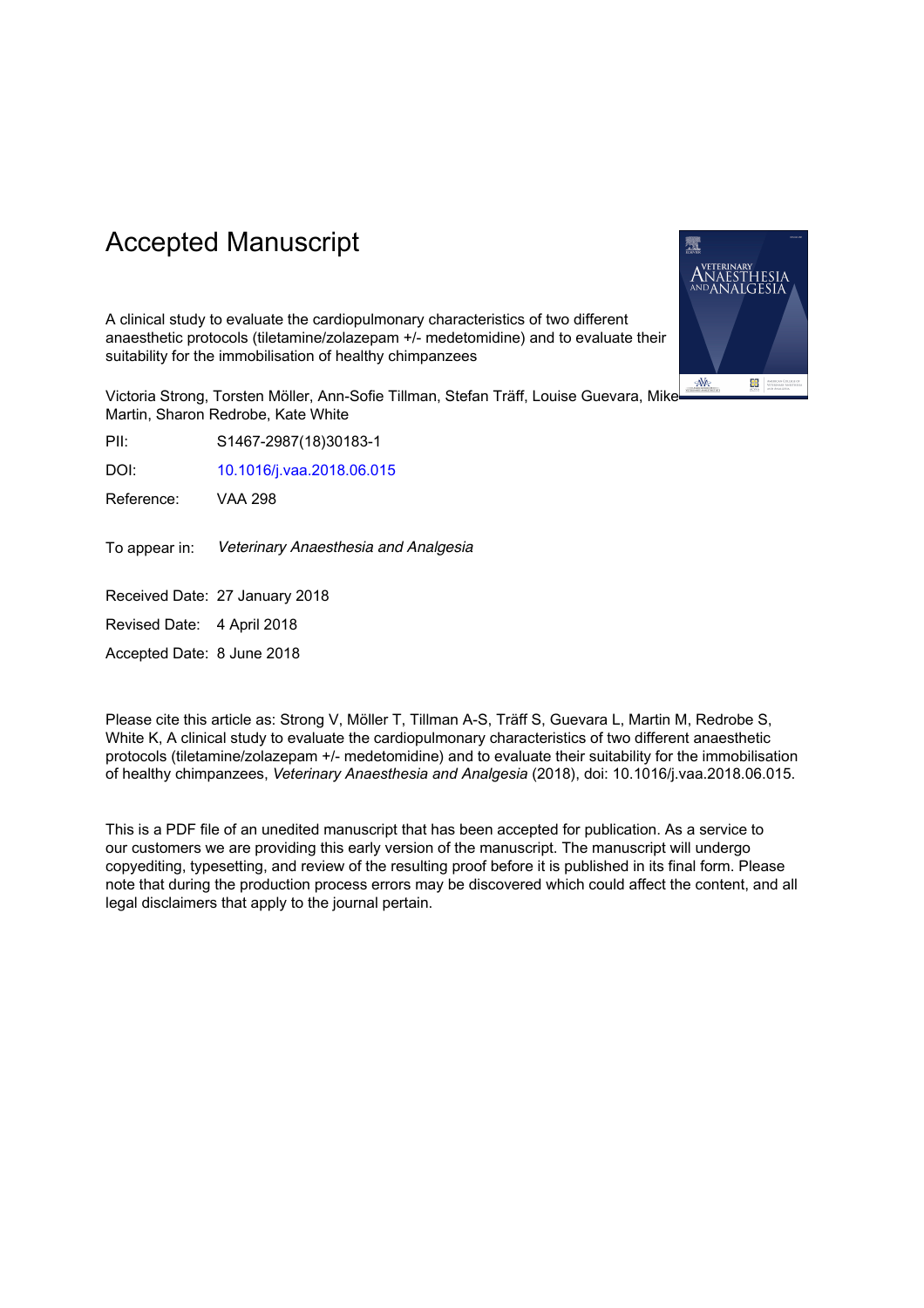### **Title page**

 **'**A clinical study to evaluate the cardiopulmonary characteristics of two different anaesthetic protocols (tiletamine/zolazepam +/- medetomidine) and to evaluate their suitability for the immobilisation of healthy chimpanzees'

Victoria Strong<sup>a,b,1</sup>, Torsten Möller<sup>c,1</sup>, Ann-Sofie Tillman<sup>d</sup>, Stefan Träff<sup>d,e</sup>, Louise Guevara<sup>c</sup>, Mike Martin<sup>f</sup>, Sharon Redrobe<sup>b</sup>, Kate White<sup>a,2</sup>

a School of Veterinary Medicine and Science, University of Nottingham, Sutton Bonington, UK

b Twycross Zoo, Atherstone, UK

c Kolmården Wildlife Park, Kolmården, Sweden

d Diagnostic Centre, Vrinnevi Hospital, Norrköping, Sweden

e Heart Centre, University of Linköping, Sweden

f Willows Referrals, Solihull, UK

a Strong<sup>a,b,1</sup>, Torsten Möller<sup>e,1</sup>, Ann-Sofie Tillman<sup>d</sup>, Stefan Träff<sup>d, a</sup>, Louis<br>"a", Mike Martin<sup>f</sup>, Sharon Redrobe<sup>b</sup>, Kate White<sup>82</sup><br>"bol of Veterinary Medicine and Science, University of Nottingham, Sutto<br>ton, UK<br> **Correspondence:** Prof. Kate L White, School of Veterinary Medicine and Science, University of Nottingham, Sutton Bonington, Loughborough, Leics LE12 5RD, UK. E-mail: Kate.White@nottingham.ac.uk

Telephone +44 (0)1159516096

*Running head: medetomidine and chimpanzee anaesthesia* 

### **Authors' contributions:**

VS: study conception, design, data collection, analysis and interpretation, preparation of manuscript; TM: study design, data collection and management, preparation of manuscript; KW: study design, data analysis, preparation of manuscript; AST, ST: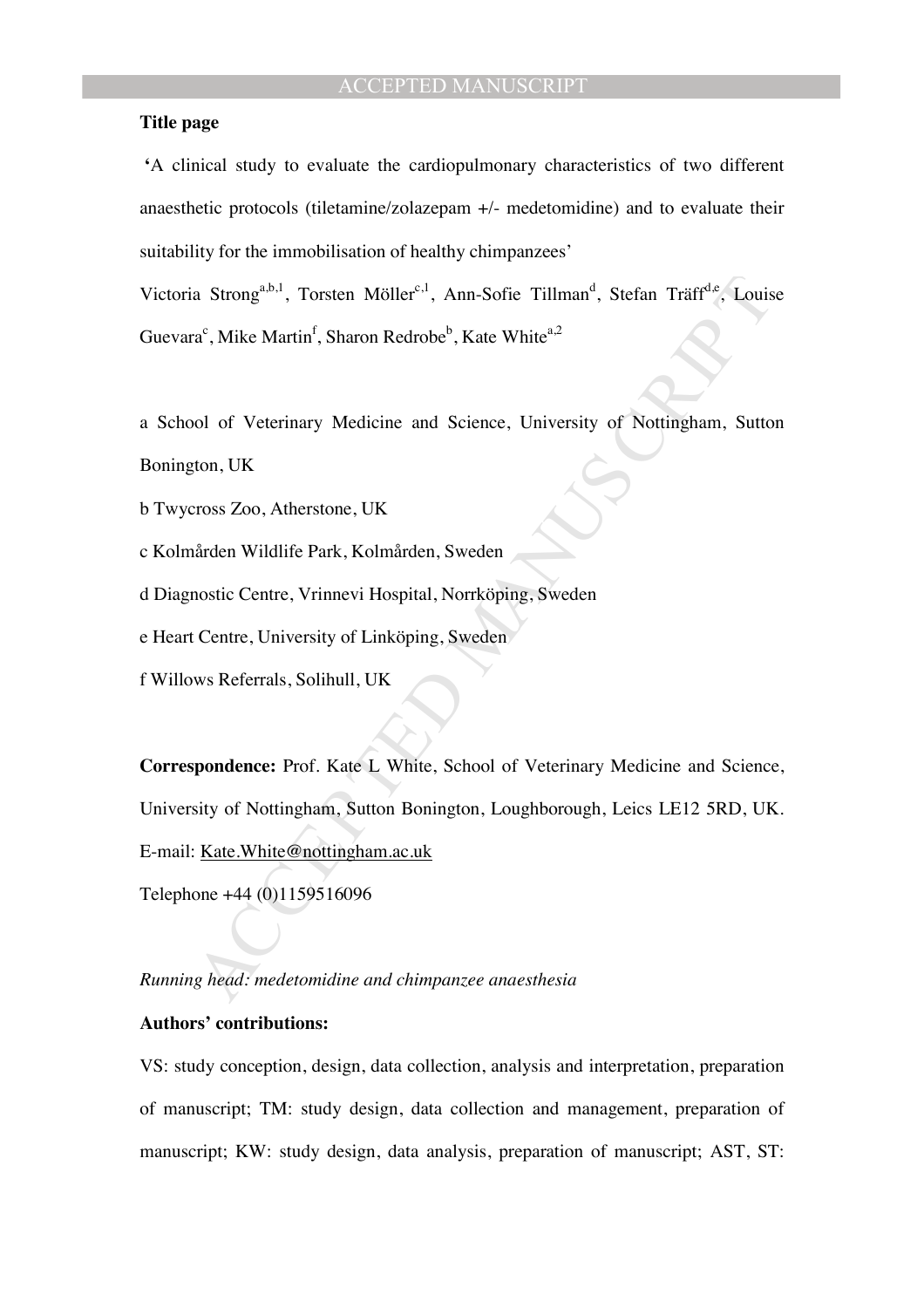data collection and interpretation, manuscript revisions; LG: data collection, manuscript revisions; MM: study design, data interpretation, manuscript revisions; SR: study design, manuscript revisions

### **Acknowledgements:**

wledgements:<br>
uthors would like to thank Alexander Larsson, Eva Sundberg and the<br>
rdcn ape keeping team for their involvement in data collection and recording<br>
their hard work and input this study would not have been possi The authors would like to thank Alexander Larsson, Eva Sundberg and the Kolmården ape keeping team for their involvement in data collection and recording; without their hard work and input this study would not have been possible.

### **The authors declare no conflict of interest**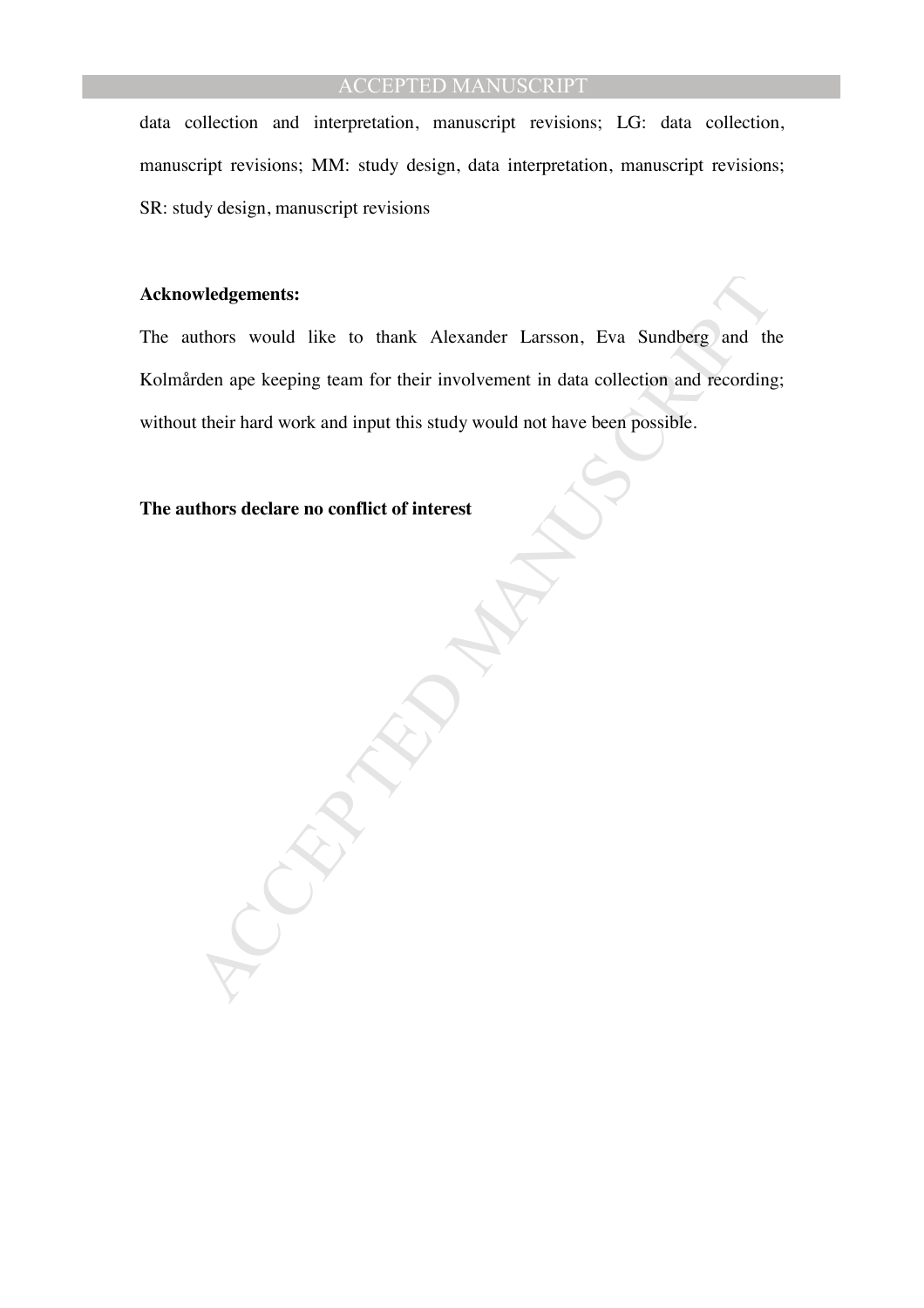### **Abstract**

**Objective** To characterise the cardiopulmonary characteristics of two different anaesthetic protocols (tiletamine/zolazepam +/- medetomidine) and their suitability for the immobilisation of healthy chimpanzees undergoing cardiac assessment.

**Study design** Prospective, clinical, longitudinal study

**Animals** Six chimpanzees (*Pan troglodytes*) aged 4 - 16 years weighing 19.5 - 78.5 kg were anaesthetized on two occasions

ign Prospective, clinical, longitudinal study<br>
iix chimpanzees (Pan troglodytes) aged 4 - 16 years weighing 19.5 - 78.5 kg<br>
ed on two occasions<br>
Anaesthesia was induced with tiletamine/zolazepam (TZ) (3-4 mg kg<sup>-1</sup>)<br>
zola **Methods** Anaesthesia was induced with tiletamine/zolazepam (TZ) (3-4 mg kg<sup>-1</sup>) or tiletamine/zolazepam (2 mg kg<sup>-1</sup>) and medetomidine (0.02 mg kg<sup>-1</sup>) (TZM) via blow dart (IM) and maintained with intermittent boluses of ketamine (IV) or zolazepam/tiletamine (IM) as required. The overall quality of the anaesthesia was quantified based on scores given for: quality of induction, degree of muscle relaxation and ease of intubation. The time to achieve a light plane of anaesthesia, number of supplemental boluses needed and recovery characteristics were also recorded. Chimpanzees were continuously monitored and heart rate (HR), pulse rate (PR), respiratory rate ( $fR$ ) oxygen saturation of heamoglobin (SpO<sub>2</sub>), systolic arterial pressure (SAP), diastolic arterial pressure (DAP), mean arterial pressure (MAP), rectal temperature, mucous membrane colour and capillary refill time recorded. During the first procedure (TZ) animals underwent a 12 channel ECG, hematology, biochemistry and cardiac biomarker assessment to rule out the presence of pre-existing cardiovascular disease. A detailed echocardiographic examination was carried out by the same blinded observer during both procedures. Data were compared using Student's paired t-test or Wilcoxon rank tests as appropriate.

**Results** There was a significant difference for the area under the curves between anaesthetic protocols for HR, SAP, MAP and *f*R. No significant differences in the echocardiographic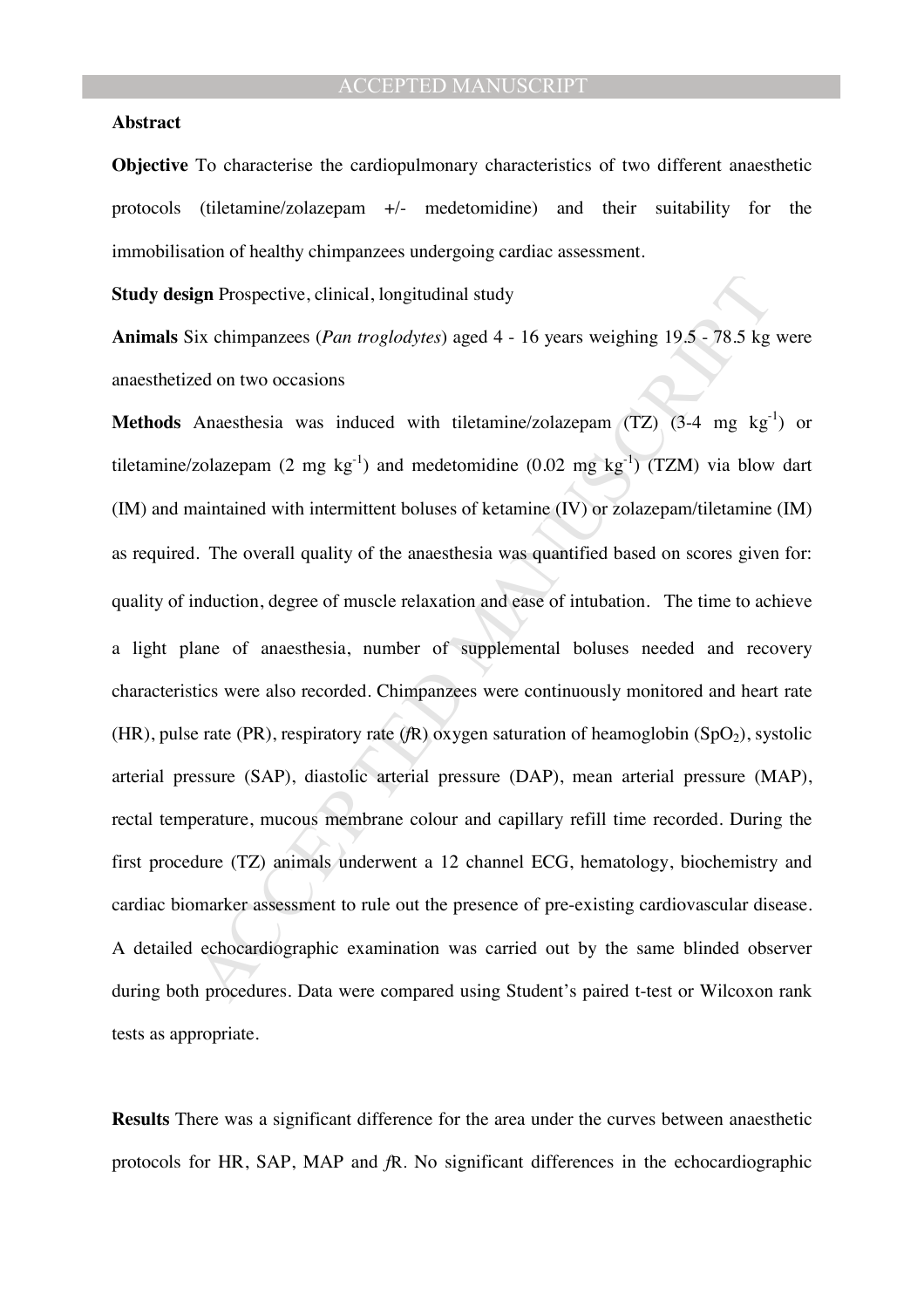measurements were evident. Quality of anaesthesia was significantly better with TZM and no additional boluses were required. The TZ protocol required multiple supplemental boluses.

**Conclusions and clinical relevance** Both combinations are suitable for immobilization and cardiovascular evaluation of healthy chimpanzees. Further work is required to evaluate the effect of medetomidine in cardiovascular disease.

*Keywords* chimpanzee, *Pan troglodytes*, medetomidine, ketamine, tiletamine-zolazepam

edetomidine in eardiovascular disease.<br>
chimpanzee, Pan troglodytes, medetomidine, ketamine, tiletamine, zolazepam<br>
Manuscript (1990)<br>
Manuscript (1990)<br>
Manuscript (1990)<br>
Manuscript (1990)<br>
Manuscript (1990)<br>
Manuscript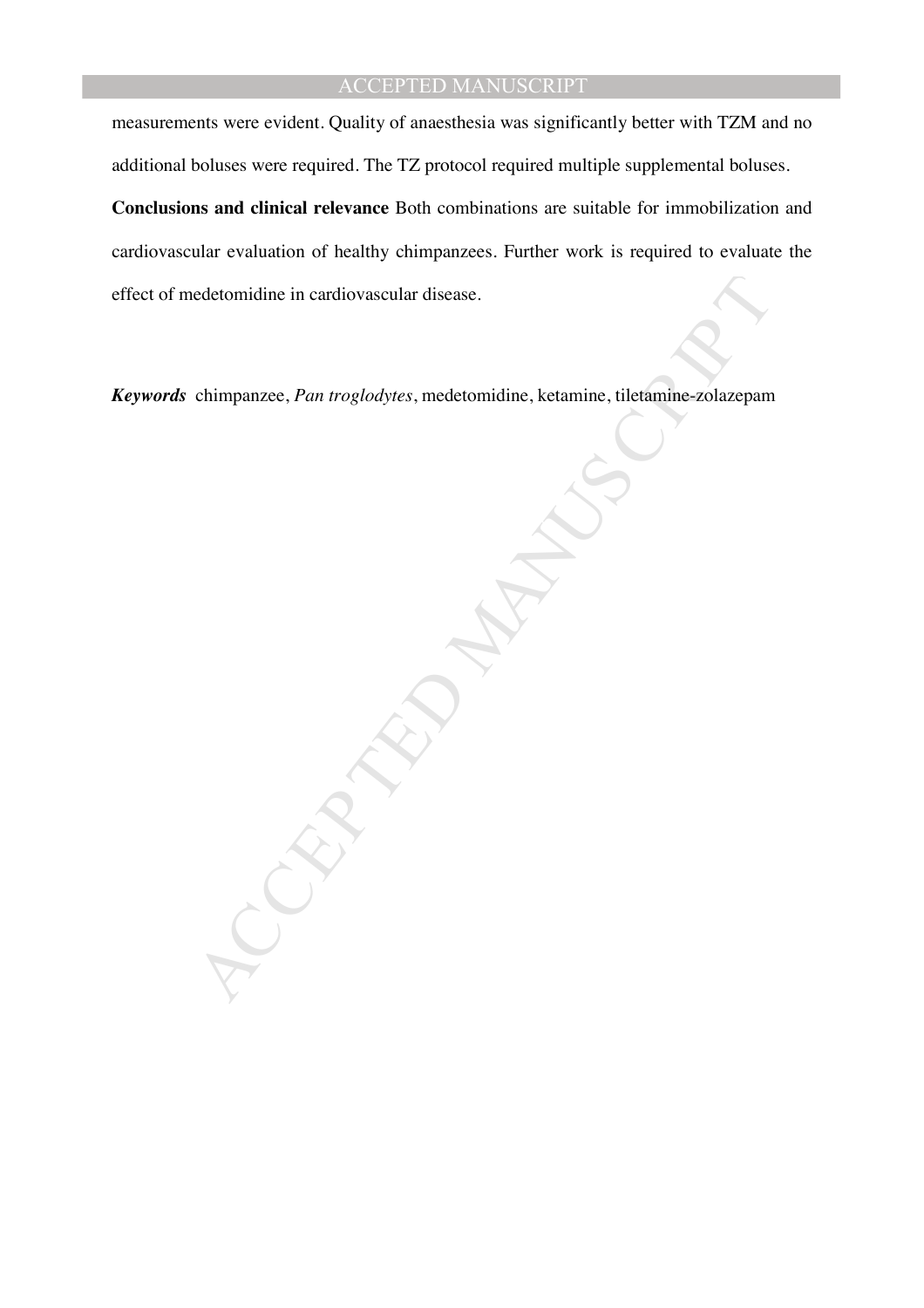### **Introduction**

The topic of cardiovascular disease among chimpanzee (*Pan troglodytes*), gorilla (*Gorilla gorilla gorilla)*, orangutans (*Pongo pygmaeus*) and bonobos (*Pan paniscus*) has featured heavily in the zoological literature in recent years (Strong et al. 2016) being identified as a major cause of mortality across all the great ape taxa. Affected animals often do not display clinical signs, presenting only as cases of sudden death (Lammey et al. 2008). For this reason, pro-active screening is key to identifying affected animals early in the disease process, but the size and dangerous nature of the animals necessitates that cardiac assessments are usually performed under anaesthesia (Cerveny & Sleeman 2014). A small number of (mostly American) zoos are undertaking conscious echocardiographic evaluation in trained animals, but the restrictions of scanning an animal, through mesh or bars for safety, severely restricts the probe angles and positions and thus the diagnostic potential.

is the orientality across all the great ape taxa. Affected animals often do not diens, presenting only as cases of sudden death (Lammey et al. 2008). For this reservening is key to identifying affected animals acrly in the The alpha-2-agonist medetomidine, is frequently incorporated with ketamine or tiletamine/zolazepam, because it contributes to rapid safe induction; stable, and reversible immobilization, excellent muscle relaxation and smooth recoveries. Medetomidine binds to alpha-adrenergic receptors in the peripheral vasculature, causing vasoconstriction and an increased systemic vascular resistance. The initial effect is an increase in blood pressure, but the baroreceptor response typically causes slowing of the heart and a reduced cardiac output (Khan et al. 1999). In great apes, medetomidine use remains controversial given anecdotal reports that it impedes meaningful echocardiographic interpretation and, may contribute to increased perioperative mortality in those animals with pre-existing heart disease (Brainard 2016).

The aim of this study was to compare the effects of two different anaesthetic protocols (tiletamine/zolazepam +/- medetomidine) and evaluate their suitability for the immobilisation of healthy chimpanzees undergoing cardiac assessment.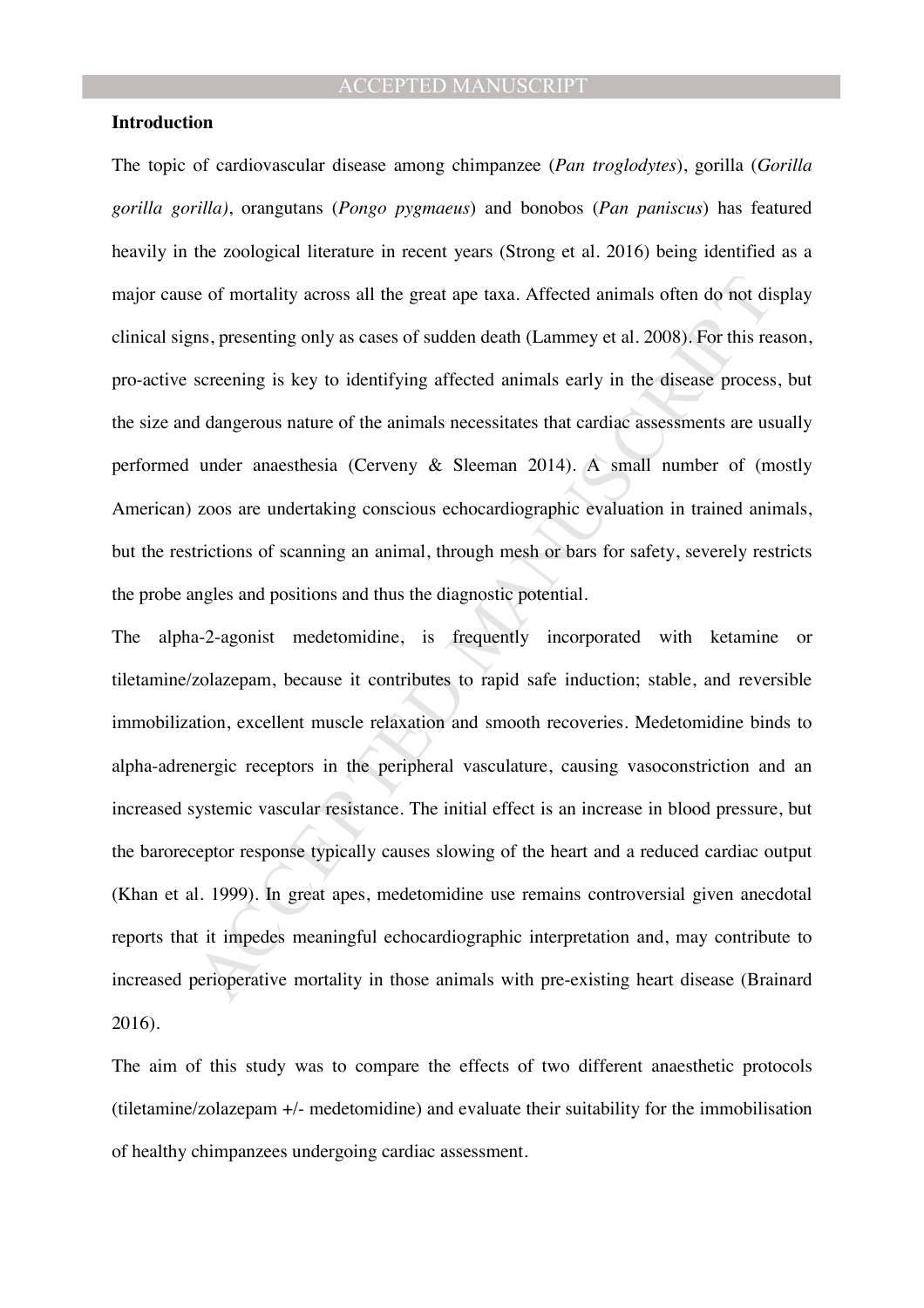#### **Materials and methods**

This work was carried out at Kolmården Wildlife Park, Sweden. Ethical approval was granted by the University of Nottingham's ethics committee (1692 160222).

#### Animals

Six chimpanzees, two males and four females from a mixed age group (*n*=25) were studied. They were housed in an indoor/outdoor enclosure with free access to drinking water, a mixed diet of vegetables, fruit, branches and pellets. The animals were being moved to another collection and required two anaesthetics, one for pre-export health assessment and one for transport on the day of export.

The study was carried out as a prospective, clinical, longitudinal study. Food, but not water, was withheld for > 6 hours prior anaesthesia.

#### Induction of anaesthesia

anzess, two males and four females from a mixed age group  $(n=25)$  were studios.<br>
housed in an indoor/outdoor enclosure with free access to drinking water, a n<br>
getables, fruit, branches and pellets. The animals were being For the first procedure estimated body weights were used and all chimpanzees were offered midazolam orally followed by IM tiletamine-zolazepam 3-4 mg kg-1 (Zoletil 100 Vet; Virbac, France;) (TZ). For the second procedure, 8 weeks later, a combination of IM tiletaminezolazepam (2 mg kg<sup>-1</sup>) and medetomidine (0.02 mg kg<sup>-1</sup>) (Zalopine; Orion Pharma, Finland) (TZM) was used (without oral midazolam). The animals' pre-darting (post-midazolam for TZ individuals that did accept midazolam) activity level and demeanour at induction were scored (ranging from 1 to 4 Appendix A) using a basic descriptive scale. The time taken to achieve a light plane of anaesthesia (defined as recumbency, muscle relaxation, and absence of voluntary movements) after darting was recorded in minutes.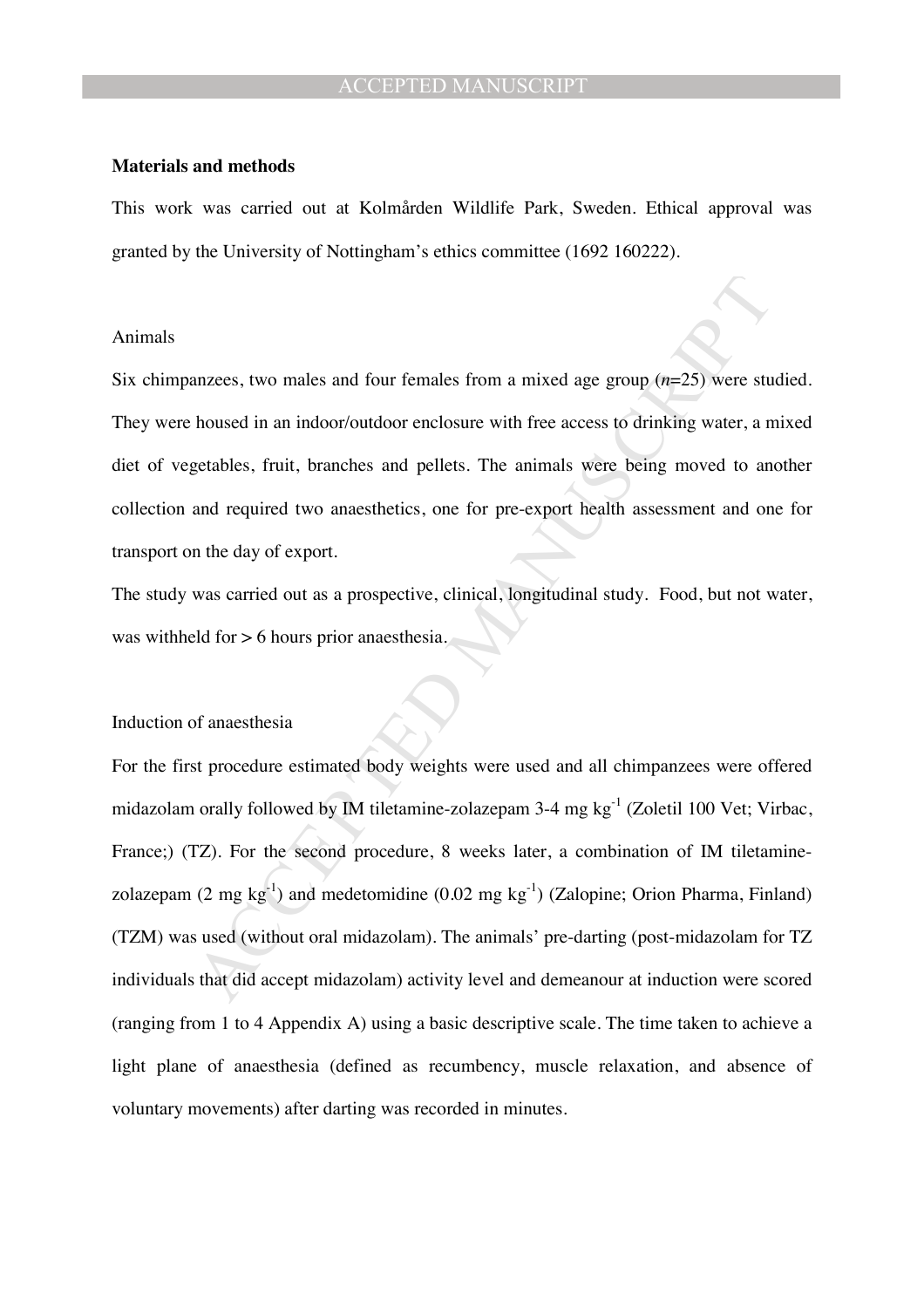Maintenance of anaesthesia

After induction of anaesthesia, animals were weighed and oxygen was delivered via an endotracheal tube (Teleflex Medical, Ireland), or if tracheal intubation was difficult via nasal tube (Mediplast AB, Sweden). Supplemental doses of ketamine (Ketaminol vet; Intervet, The Netherlands) +/- tiletamine-zolazepam were administered IM/IV as required (Table 1).

#### Monitoring of anaesthesia

Is)  $+\prime$ - tiletamine-zolazepam were administered IM/IV as required (Table 1).<br>
20 of anacsthesia<br>
20 of anacsthesia<br>
20 of anacsthesia<br>
30 monitoring commenced once the animals were on the examination table an<br>
20 monitor Continuous monitoring commenced once the animals were on the examination table and the following parameters were recorded at 5-minute intervals: respiratory rate  $(f_R)$ , eye position, palpebral reflex, jaw tone, muscle relaxation, spontaneous movement, heart rate (HR) (via auscultation) and pulse rate (PR) (via palpation of the femoral artery). Arterial oxygen saturation (SpO $_2\%$ ) was measured using a pulse oximeter (WM 2160; Viamed Ltd, UK) with the probe placed on the lip/tongue. Blood pressures were measured using a non-invasive oscillometric device (BMG 4907; AEG, Germany) with a cuff width approximately 40% of the circumference, placed on the arm. An echocardiographic examination (Vivid q ultrasound system; GE Healthcare, UK) was performed as per guidelines issued for European zoos (available from: https://twycrosszoo.org/wp-content/uploads/2018/05/C2-Standardised-echoprotocol.pdf with the following echocardiographic measurements collected: left atrial diameter (LA), aortic root diameter (Ao), interventricular septum thickness in diastole (IVSd), left ventricular end diastolic diameter (LVIDd), left ventricular end systolic diameter (LVIDs), left ventricular posterior wall thickness (LVPW), ejection fraction (EF; by Simpson's biplane), left ventricular outflow tract diameter (LVOT), peak flow velocity at the pulmonic valve (Vel<sub>PV</sub>) and aortic valve (Vel<sub>AV</sub>), tissue (E and A wave) velocities (E' vel., A' vel.). Routine health assessment was performed during both procedures including haematology and biochemistry. During TZ, a 12-channel electrocardiogram (CardioExpress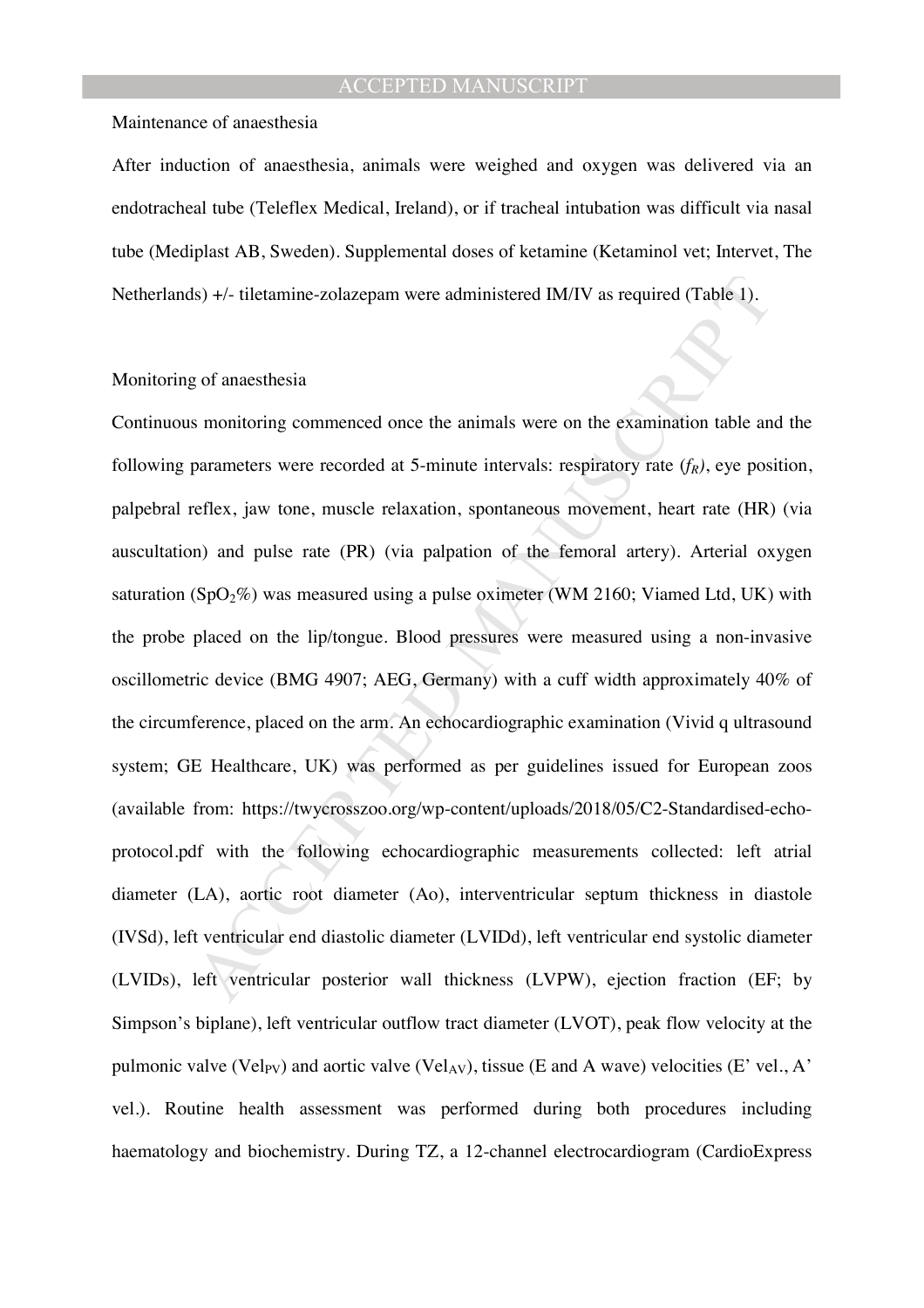SL6, Spacelabs Healthcare Ltd., United Kingdom); blood sampling for serum cardiac biomarkers and serological screening and comparative intra-palpebral tuberculin testing was undertaken. Additional medical/surgical interventions were also carried out as required for each animal.

The overall quality of the anaesthetic was quantified based upon the combined scores for: quality of induction (1: excellent to 4: poor); degree of muscle relaxation (1: excellent to 4: poor) and; ease of intubation (1: easy to 4: extremely difficult). The plane of anaesthesia and any supplemental doses was also scored. Descriptions of all scoring criteria used are provided in Appendix A.

At the end of the procedure, animals were moved to their enclosure (TZ) or transport crate (TZM). The medetomidine was antagonised by IM administration of atipamezole (Antisedan vet; Orion Pharma Animal Health, Sweden) at five times the dose of the medetomidine. All animals were positioned in lateral recumbency, administered oxygen and monitored closely throughout recovery.

#### Statistical Analyses

Il quality of the anaesthetic was quantified based upon the combined scores<br>induction (1: excellent to 4: poor); degree of muscle relaxation (1: excellent<br>case of intubation (1: casy to 4: extremely difficult). The plane Statistical tests were performed using GraphPrism 7 (GraphPad Software; CA, USA). The normality assumptions were tested with Shapiro-Wilk test. Parametric data were compared using paired Students t-tests, with Wilcoxon matched pairs test for non-parametric data. Data are presented as mean  $(\pm SD)$  or median (range). Differences were considered statistically significant when  $p < 0.05$ .

### **Results**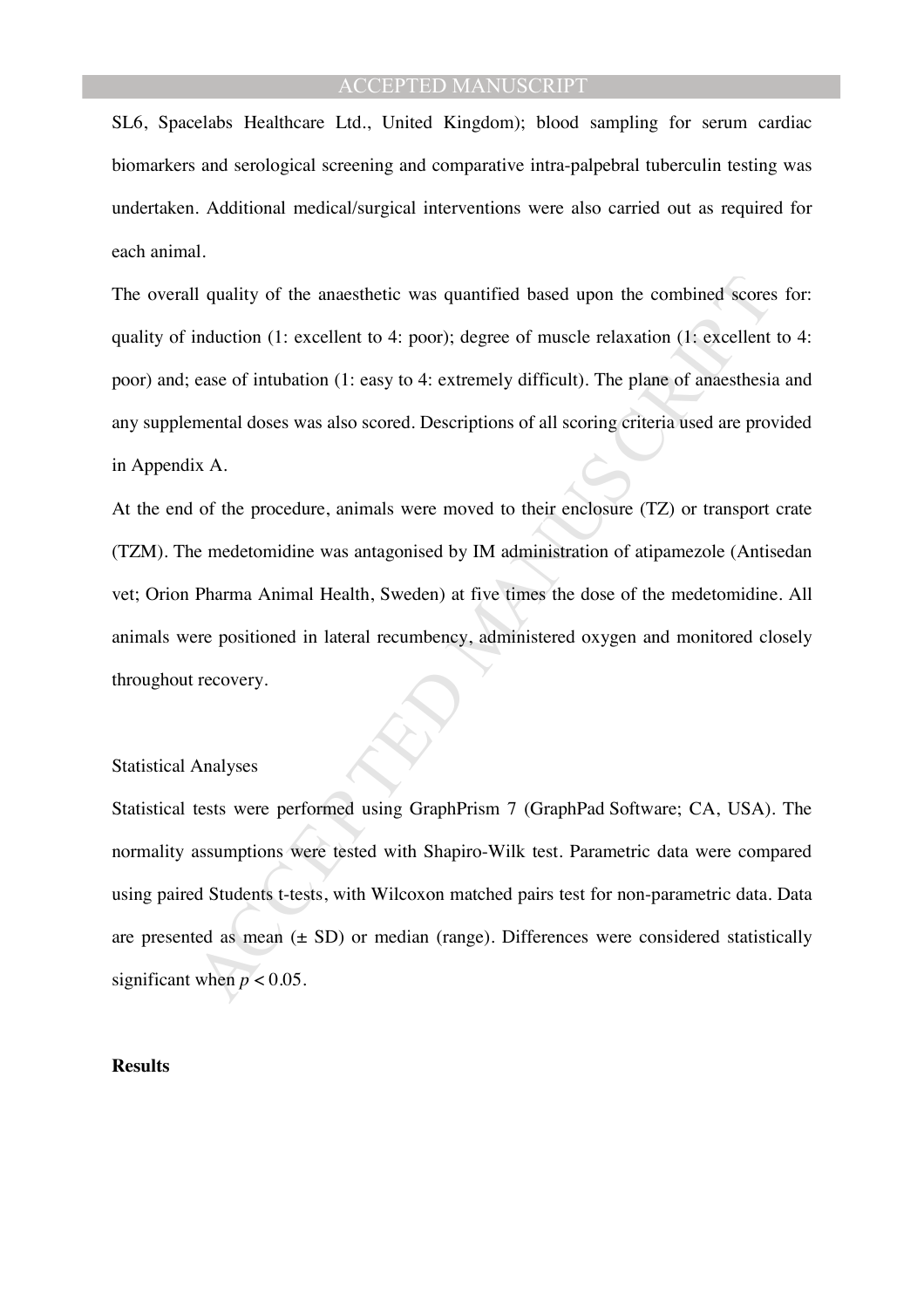Preanaesthetic aggression and high activity levels (scores 3 - 4) were common for both procedures. All animals were found to be in good overall health. Cardiac auscultation, ECG and cardiac biomarker results were within normal ranges.

Induction and Maintenance of anaesthesia

and Maintenance of anaesthesia<br>st procedure two of the animals took the complete midazolam dose offered<br>ok 80% and 90% respectively and two chimps refused the dose completely.<br>was not offered for the second procedure. The For the first procedure two of the animals took the complete midazolam dose offered, two animals took 80% and 90% respectively and two chimps refused the dose completely. Oral midazolam was not offered for the second procedure. There was no significant difference in the time taken to achieve a light plane of anaesthesia between the two protocols, however, the quality of anaesthetic induction was significantly better for TZM ( $p = 0.0312$ ). For TZ, the plane of anaesthesia achieved was scored as being light, whereas for TZM it was rated as surgical. The median number of supplemental doses required during the TZ procedure was 3.5 (2-7); no additional anaesthetic agents were administered during TZM. For one induction (Chimpanzee 2, procedure 1) the dart did not fully discharge. This animal required two further doses of ketamine (105 mg).

### Cardiopulmonary parameters

The time to echocardiographic examination from induction of anaesthesia was 40 (23-75) minutes and was not significantly different between groups ( $p = 0.05$ ).

Data relating to all haemodynamic and respiratory parameters for both anaesthetic protocols are displayed in Table 1. Data were compared (AUC) between protocols over the time course of the anaesthetic. The area under the curve for SAP, MAP, HR, and *f*R for the TZM anaesthetic protocol was significantly different to the TZ protocol. TZM was associated with significantly lower heart and pulse rates as well as lower systolic and mean arterial blood pressure when compared with the TZ protocol. One period of hypotension (defined as MAP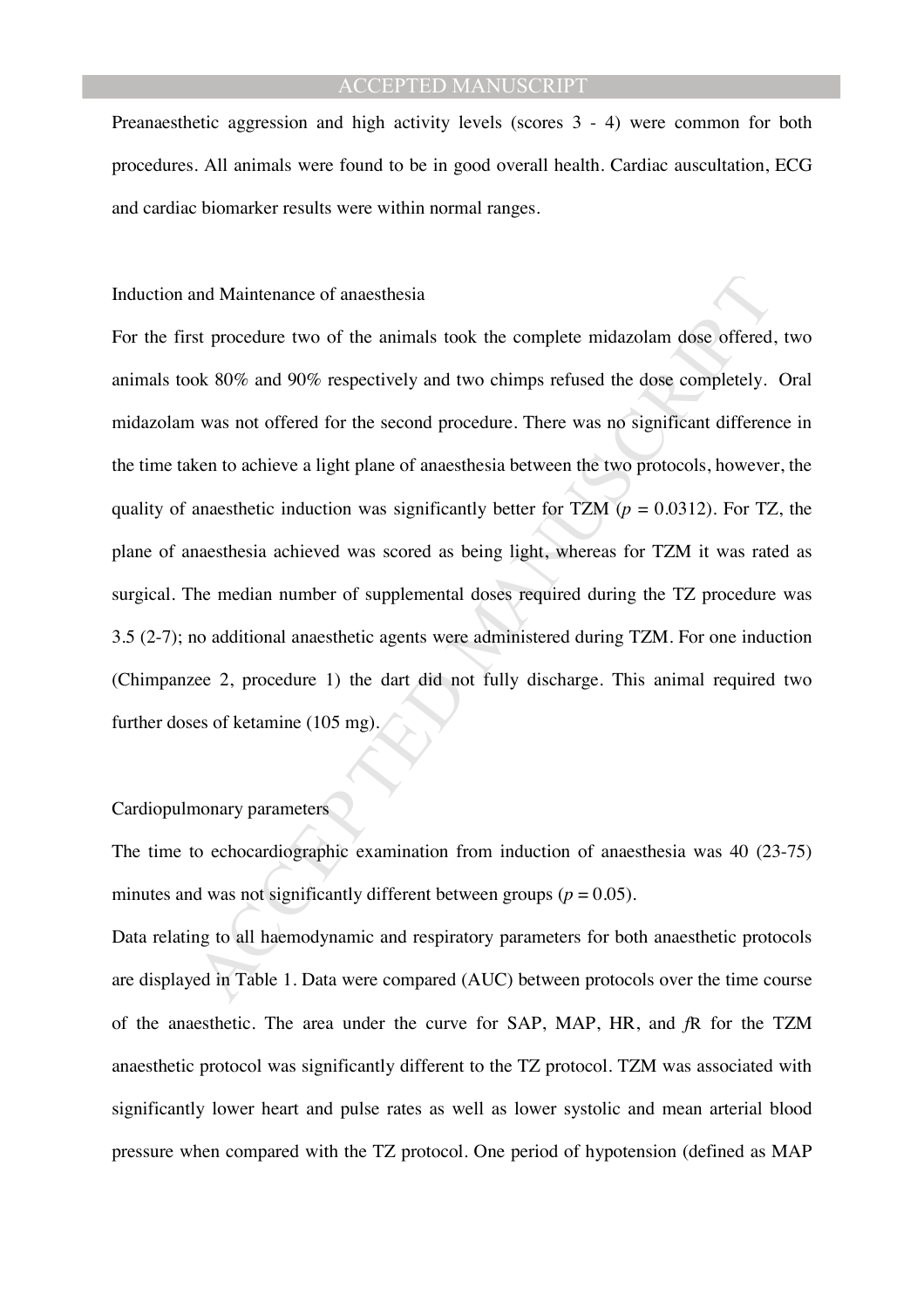below 70 mmHg) occurred in one chimp (Chimp 3) during TZM lasting 15 minutes with a nadir of 48 mmHg. Blood pressure measurements obtained with TZ exceeded normal published ranges (Erickson & Olsen 1985). Arterial oxygen saturation was lower for TZM compared to TZ.

### Echocardiography

None of the differences in echocardiographic measurements between the two protocols were statistically significant.

#### Duration

Anaesthetic duration for TZ (75  $\pm$  13 minutes) was not significantly longer than TZM (64  $\pm$ 14 minutes).

#### Anaesthetic recovery

by equality<br>
of differences in cchocardiographic measurements between the two protocols<br>
significant.<br>
c duration for TZ (75  $\pm$  13 minutes) was not significantly longer than TZM (<br>
o).<br>
c recovery<br>
TZ, five of the six r Following TZ, five of the six recoveries were rated as excellent (score 1 out of 4) and one rated as poor (score 3 out of 4). All TZM recovery scores were rated as excellent (score 1 out of 4).

### **Discussion**

TZM was associated with a significantly lower heart rate and mean arterial blood pressure when compared to TZ. Bradycardia and hypotension are well recognised effects of medetomidine in other species. In healthy animals these changes are generally no cause for concern and, in fact, the comparatively higher blood pressures observed following TZ are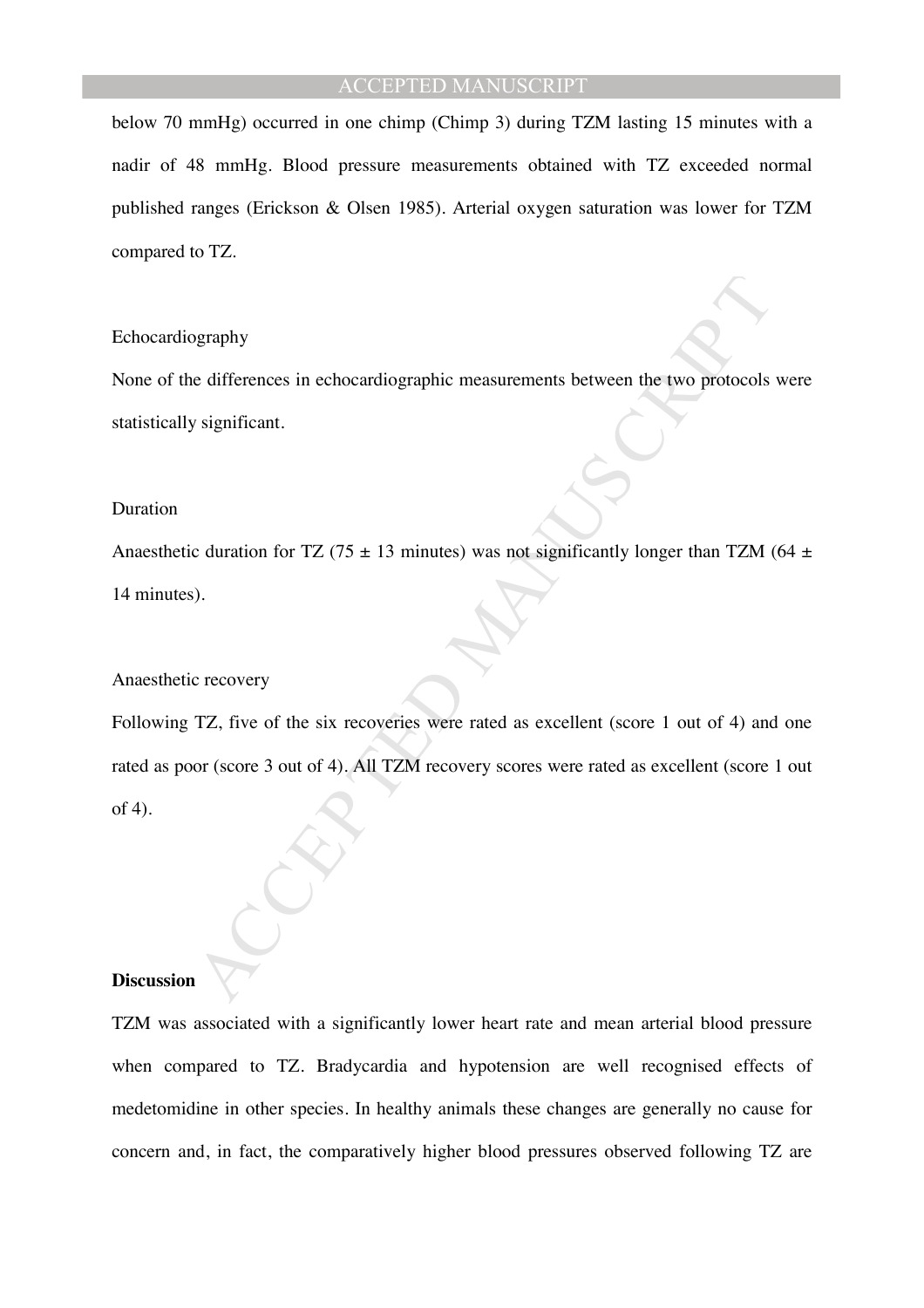more concerning and potentially detrimental (Wongprasartsuk & Sear 2003). They reflect an increase in sympathetic drive/tone; which is a feature of dissociative anaesthesia but might also be expected due to the comparatively lighter plane of anaesthesia. Such increased sympathetic drive has the potential to increase myocardial oxygen demand and increase the risk of cardiac arrhythmias. In contrast, alpha-2-agonists prevent catecholamine-induced arrhythmias (Hayashi et al. 1991). Given that chimpanzee cardiac deaths have been attributed to terminal arrhythmias (Lammey 2008) these factors should be considered.

### Echocardiography parameters

rdiae arrhythmias. In contrast, alpha-2-agonists prevent catecholamine-ind<br>is (Hayashi et al. 1991). Given that chimpanzee cardiae deaths have been attriti<br>arrhythmias (Lammey 2008) these factors should be considered.<br>Degr In this study, medetomidine in combination with tiletamine/zolazepam was not associated with a significant decrease in cardiac output and function. Echocardiographic parameters for TZM anaesthesia in this study were similar to the those for adult chimpanzees during tiletamine-zolazepam anaesthesia in another study (Sleeper et al. 2014). Specifically, these findings therefore contradict the conclusion drawn by Napier et al. (2013), who compared echocardiographic and blood pressure measurements of seven gorillas during three stages of an anaesthetic protocol and concluded medetomidine caused a significant reduction in ejection fraction and increased left ventricular dimension, thereby recommending caution. Notwithstanding this conclusion, five of the seven gorillas did have evidence of cardiovascular disease and given that the diseased heart is likely to respond differently to anaesthesia compared to a healthy heart these findings may not be widely representative and might explain the differences in conclusions drawn by this and our study. Differences might also be attributable to a different study population (gorillas versus chimpanzees), study design (ketamine and medetomidine) drug dose range (medetomidine  $0.05 - 0.07$  mg kg<sup>-1</sup>) in an all-male group (Napier et al. 2013).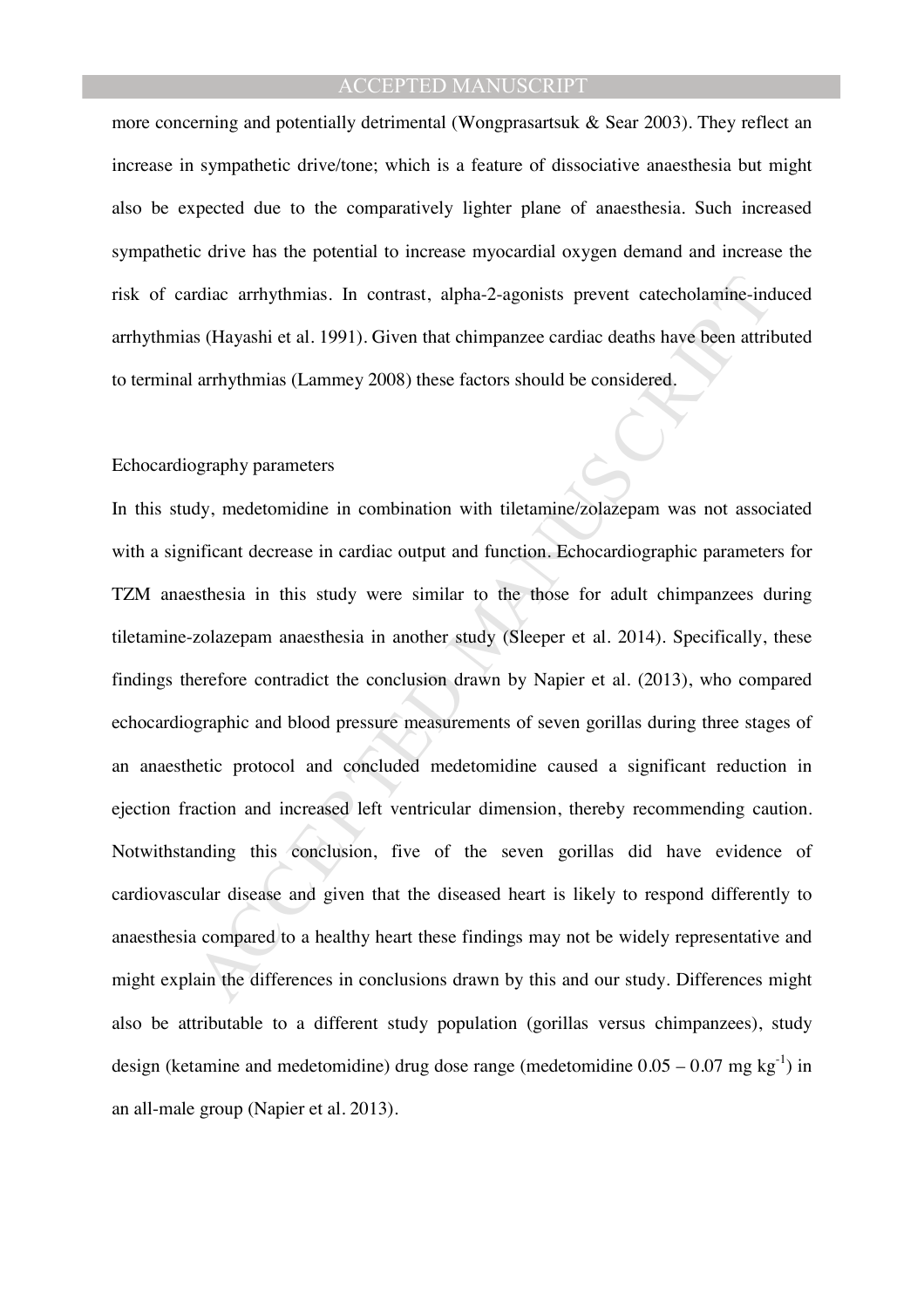Anaesthetic quality

d safety consideration. With TZ, the chimpanzees exhibited a greater degrees<br>sion and reflex activity prolonging some of the diagnostics. A clinician unfan<br>acsthosia might conclude the animal is inadequately anaesthetised TZM produced a smoother induction and improved muscle relaxation, easier endotracheal intubation and a surgical plane of anaesthesia without supplemental drug administration. Particularly when working with dangerous animals, the anaesthetic plane is an important clinical and safety consideration. With TZ, the chimpanzees exhibited a greater degree of muscle tension and reflex activity prolonging some of the diagnostics. A clinician unfamiliar with TZ anaesthesia might conclude the animal is inadequately anaesthetised and administer unnecessary supplemental doses. Following this study, it was the opinion of the authors that TZ resulted in the immobilization of an animal, suitable for example: for moving it into another enclosure or hospital facility or; in the hands of a confident/experienced anaesthetist, a non-invasive health assessment, but not a surgical plane of anaesthesia.

From the echocardiographer's perspective adequate muscle relaxation also aids image acquisition, and this was subjectively reported to be easier during TZM anaesthesia.

### Clinical implications

Whilst several great apes housed in North American zoos have been trained for conscious echocardiographic and/or blood pressure assessment, this is not commonplace and views obtained even in a well-trained animal are still often of limited diagnostic quality.

The Great Ape Heart Project (GAHP; based at Zoo Atlanta, USA) recommend that great apes of unknown cardiovascular disease status and those undergoing cardiac assessment should not be anaesthetised using alpha-2-agonists based on the concern these drugs impede meaningful interpretation of echocardiographic assessment and may be associated with an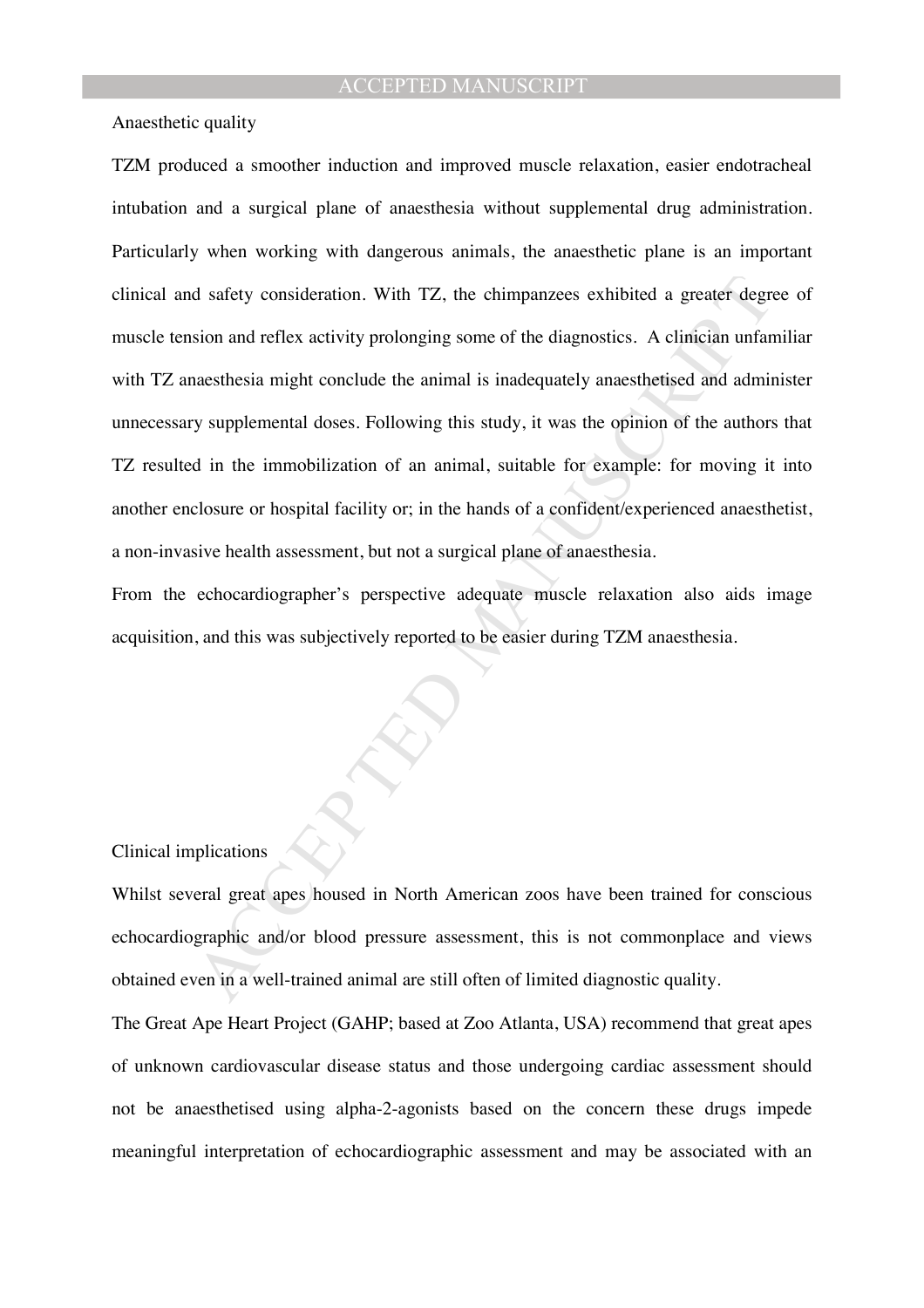increased risk of mortality. This study provides insufficient evidence of such effects to substantiate such advice and therefore no advice relating to the use of specific drugs for great apes undergoing routine cardiac assessment is currently issued by the European vet advisors.

### Limitations of the study

is of the study<br>al nature of this study meant that there were several variables that could ne<br>Firstly, induction agents were administered based upon estimated rather<br>yweights but good accuracy (mean 5% over/under-estimatio The clinical nature of this study meant that there were several variables that could not be controlled. Firstly, induction agents were administered based upon estimated rather than actual bodyweights but good accuracy (mean 5% over/under-estimation) meant this effect was likely minimal. It was also not possible to control the need for additional boli and total drug doses. Furthermore, data recording did not start immediately after drug administration; and there is a possibility of changes such as the initial hypertension following TZM was missed. Although oral midazolam was offered prior to TZ it was taken with variable success, and not offered prior to TZM in view of the poor uptake and limited effects. Oral midazolam has been shown to induce sedation and anxiolysis in humans although a recent Cochrane review found no high-quality evidence to suggest midazolam was more or less effective than placebo or other medications (Conway et al. 2016). Training animals to accept hand injection rather than being darted can significantly reduce stress at the time of induction of anaesthesia.

#### Conclusions

Both TZ and TZM combinations are suitable for immobilization and cardiovascular evaluation of healthy chimpanzees, although TZM offers additional benefits. Further work is required to evaluate the effects of medetomidine in animals with cardiovascular disease.

#### **References**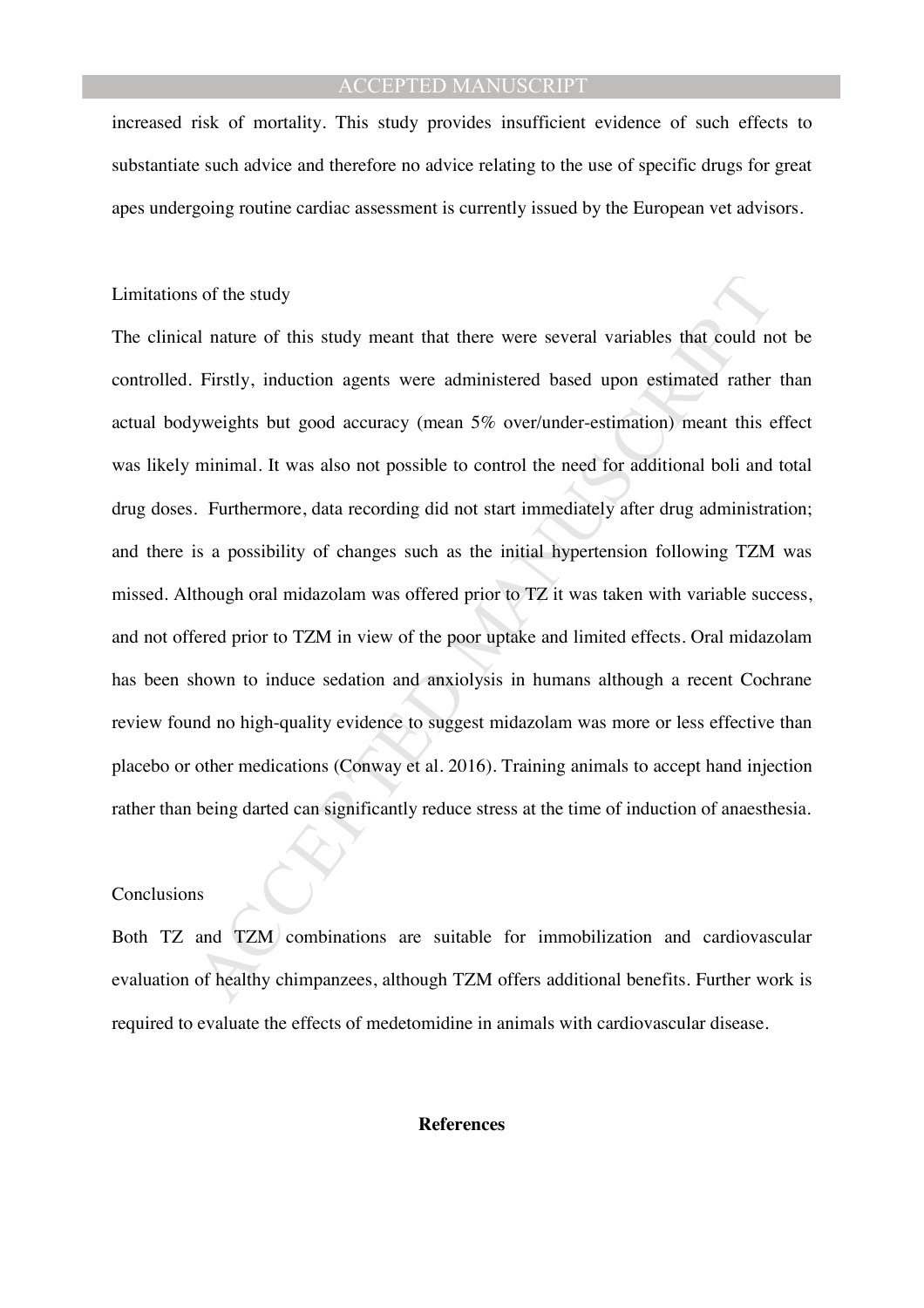- Brainard B (2016) Anesthetic concerns for the cardiac examination of the great apes, https://greatapeheartproject.files.wordpress.com/2016/09/anesthetic-concerns-for-thecardiac-examination-of-the-great-apes-benjamin-brainard.pdf. pp. Great Ape Heart Project:
- resources: .
- Cerveny S, Sleeman J (2014) Great Apes. In: Zoo Animal and Wildlife Immobilization and Anesthesia. (second edition edn). G. West, Heard D & Caulkett N (eds). John WIley & Sons, INc, Ames, USA.
- Conway A, Rolley J, Sutherland JR (2016) Midazolam for sedation before procedures. Cochrane Database Syst Rev**,** CD009491.
- Dodam JR, Cohn LA, Durham HE et al. (2004) Cardiopulmonary effects of medetomidine, oxymorphone, or butorphanol in selegiline-treated dogs. Vet Anaesth Analg 31**,** 129- 137.
- Erickson H, Olsen S (1985) Electrocardiogram, Heart Rate, and Blood Pressure in the Chimpanzee. J Zoo An Med, 16, 89-97.
- Sous, I.v., Annes, USA.<br>
(a), Rolley J, Sutherland JR (2016) Midazolam for sedation before proced<br>
chrame Database Syst Rev, CD009491.<br>
(a) Colon LA, Durham HE et al. (2004) Cardiopulmonary effects of medetomi<br>
(c) colon L Hayashi Y, Sumikawa K, Maze M et al. (1991) Dexmedetomidine prevents epinephrineinduced arrhythmias through stimulation of central alpha 2 adrenoceptors in halothane-anesthetized dogs. Anesthesiology 71, 113-7
- Lammey ML, Lee DR, Ely JJ, et al. (2008) Sudden cardiac death in 13 captive chimpanzees (Pan troglodytes). J Med Primatol 37, 39–43.
- Khan ZP, Ferguson CN, Jones RM (1999) Alpha-2 and imidazoline receptor agonists. Their pharmacology and therapeutic role. Anaesthesia 54**,** 146-165.
- Napier JE, Kutinsky IB, Armstrong DL, et al. (2013) Evaluating echocardiogram and indirect blood pressure in male western lowland gorillas (Gorilla gorilla gorilla) during three phases of an anesthetic protocol. J Zoo Wildl Med 44, 875-81.
- Sleeper MM, Drobatz K, Lee DR et al. (2014) Echocardiography parameters of clinically normal adult captive chimpanzees (Pan troglodytes). J Am Vet Med Assoc 244**,** 956- 960.
- Strong VJ, Grindlay D, Redrobe S et al. (2016) A systematic review of the literature relating to captive great ape morbidity and mortality. J Zoo Wildl Med 47, 697-710.
- Wongprasartsuk P, Sear JW (2003) Anaesthesia and isolated systolic hypertension- pathophysiology and anaesthesia risk. Anaesth Intensive Care 31: 619-628.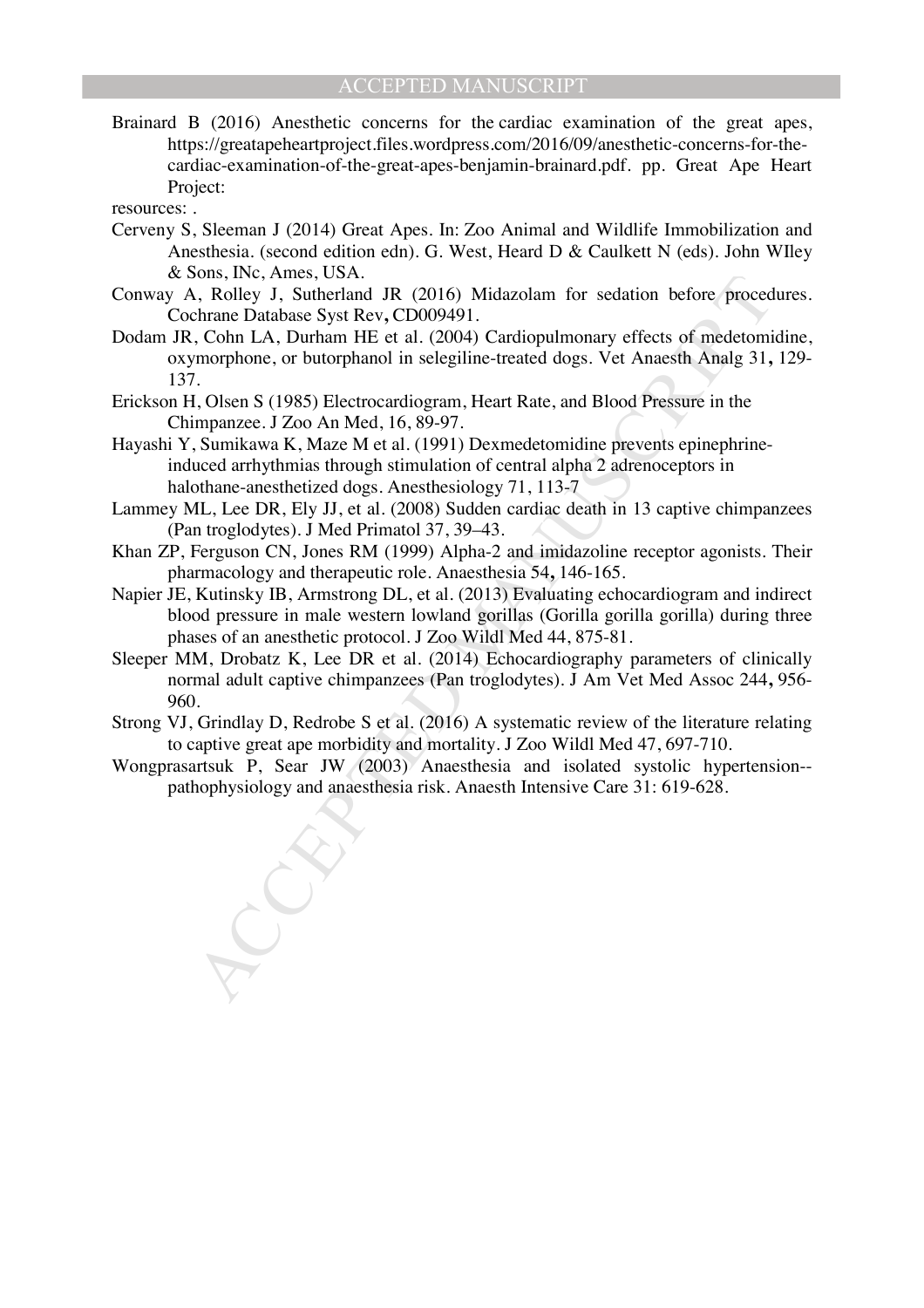## Appendix A: Table showing scoring system used for rating anaesthetic characteristics

| Characteristic                    | <b>Score</b>            | <b>Description</b>                                                                                                                                                                                                                                                |
|-----------------------------------|-------------------------|-------------------------------------------------------------------------------------------------------------------------------------------------------------------------------------------------------------------------------------------------------------------|
|                                   | 1                       | None; very still                                                                                                                                                                                                                                                  |
|                                   | $\boldsymbol{2}$        | Low; small amount of activity, e.g. moving to elsewhere in enclosure to avoid aim of dart gun                                                                                                                                                                     |
| Pre-anaesthetic<br>activity level | $\mathbf{3}$            | Moderate; moving around enclosure to numerous locations prior to the successful administration of the<br>induction agent                                                                                                                                          |
|                                   | $\overline{\mathbf{4}}$ | High; constant moving around enclosure to numerous locations, resulting in significant prolongation of<br>the time required to administer induction agent                                                                                                         |
|                                   | 1                       | Depressed; collapsed, reduced or lack of awareness of external stimuli, e.g. sick or sedated animal                                                                                                                                                               |
|                                   | $\overline{2}$          | Alert; aware of stimuli but reduced response compared with anticipated level of response, relaxed                                                                                                                                                                 |
| Pre-anaesthetic<br>demeanour      | 3                       | Apprehensive; responsive to stimuli, taking avoiding action e.g. hiding in corner of enclosure or behind<br>another individual                                                                                                                                    |
|                                   | $\overline{\mathbf{4}}$ | Aggressive; hyper-responsive to stimuli, displaying violent activity e.g. to the veterinarian<br>administering induction agent                                                                                                                                    |
|                                   | $\boldsymbol{l}$        | Excellent; rapid, calm and smooth induction, recumbency and adequate and safe level of anaesthesia<br>achieved                                                                                                                                                    |
| <b>Quality of</b><br>induction    | $\overline{2}$          | Good; slightly prolonged but smooth induction, recumbency and adequate and safe level of anaesthesia<br>achieved but some movement/response to stimulus remains e.g. able to be safely moved from enclosure<br>but requires additional anaesthesia for intubation |
|                                   | $\boldsymbol{\beta}$    | Fair; recumbency but not adequate/safe level of anaesthesia achieved, still has sluggish responses to<br>stimuli and requires additional anaesthetic agents to be administered before can be safely handled                                                       |
|                                   | $\boldsymbol{4}$        | Poor; inadequate sedative effect achieved, very responsive to stimuli, requires administration of<br>additional anaesthetic agents before observers can enter enclosure                                                                                           |
|                                   | $\boldsymbol{l}$        | Excellent; trunk and limb muscle relaxed, no muscle tone or twitching                                                                                                                                                                                             |
| Degree of<br>muscle               | $\boldsymbol{2}$        | Good; muscles relaxed, occasional mild muscle twitching in small focal regions of body, e.g. eyes, lips,<br>hands, feet                                                                                                                                           |
| relaxation                        | $\boldsymbol{\beta}$    | Fair; small amount of muscle tone, sustained or repeated muscle twitching of larger muscle bodies, e.g.<br>whole limb movement                                                                                                                                    |
|                                   | 4                       | Poor; muscles rigid, severe muscle twitching of multiple large muscle groups e.g. trunk and/or limbs                                                                                                                                                              |
|                                   | $\boldsymbol{l}$        | Mild sedation; slight sedation, still able to move around without ataxia but at slower speed than usual                                                                                                                                                           |
|                                   | $\boldsymbol{2}$        | Heavy sedation; responds to stimuli e.g. sound/touch with purposeful movements, safe level of<br>anaesthesia for handling of e.g. non-dangerous animals                                                                                                           |
| Depth of<br>anaesthesia           | $\mathfrak{z}$          | Light anaesthesia; safe level of anaesthesia for handling dangerous animals, non-responsive to stimuli<br>e.g. sound/touch, responsive to painful stimuli, most reflexes still present                                                                            |
|                                   | 4                       | Surgical anaesthesia; non-responsive to painful stimuli, appropriate level of anaesthesia for e.g. surgical<br>intervention, most reflexes are absent                                                                                                             |
|                                   | $5\overline{)}$         | Excessively deep anaesthesia; excessive depression of central nervous system results in reduced ability<br>to maintain normal functions e.g. respiration, animal at risk of anaesthetic death                                                                     |
|                                   | $\bm{l}$                | Easy; coughing/gagging absent or minimal                                                                                                                                                                                                                          |
| Ease of                           | $\boldsymbol{2}$        | Moderate; small to moderate amount of reflex coughing/gagging but intubation achieved without need<br>for additional (top-up) anaesthesia                                                                                                                         |
| intubation                        | 3 <sub>l</sub>          | Difficult; pronounced coughing, intubation requires additional anaesthetic agents to be administered                                                                                                                                                              |
|                                   | $\boldsymbol{4}$        | Extremely difficult; severe swallowing, coughing or gagging, intubation requires additional anaesthetic<br>agents to be administered or is unsuccessful                                                                                                           |
|                                   | $\bm{l}$                | Excellent; smooth, non-vocal without paddling or uncoordinated movement                                                                                                                                                                                           |
| <b>Anaesthetic</b>                | $\overline{2}$          | Good; some minor paddling/excitation of short duration but no vocalisation or uncoordinated movement                                                                                                                                                              |
| recovery                          | $\boldsymbol{\beta}$    | Fair; some vocalisation, paddling or uncoordinated movement but of short duration and easily calmed                                                                                                                                                               |
|                                   | $\boldsymbol{4}$        | Poor; vocalisation, paddling or uncoordinated movement of moderate to severe duration and intensity                                                                                                                                                               |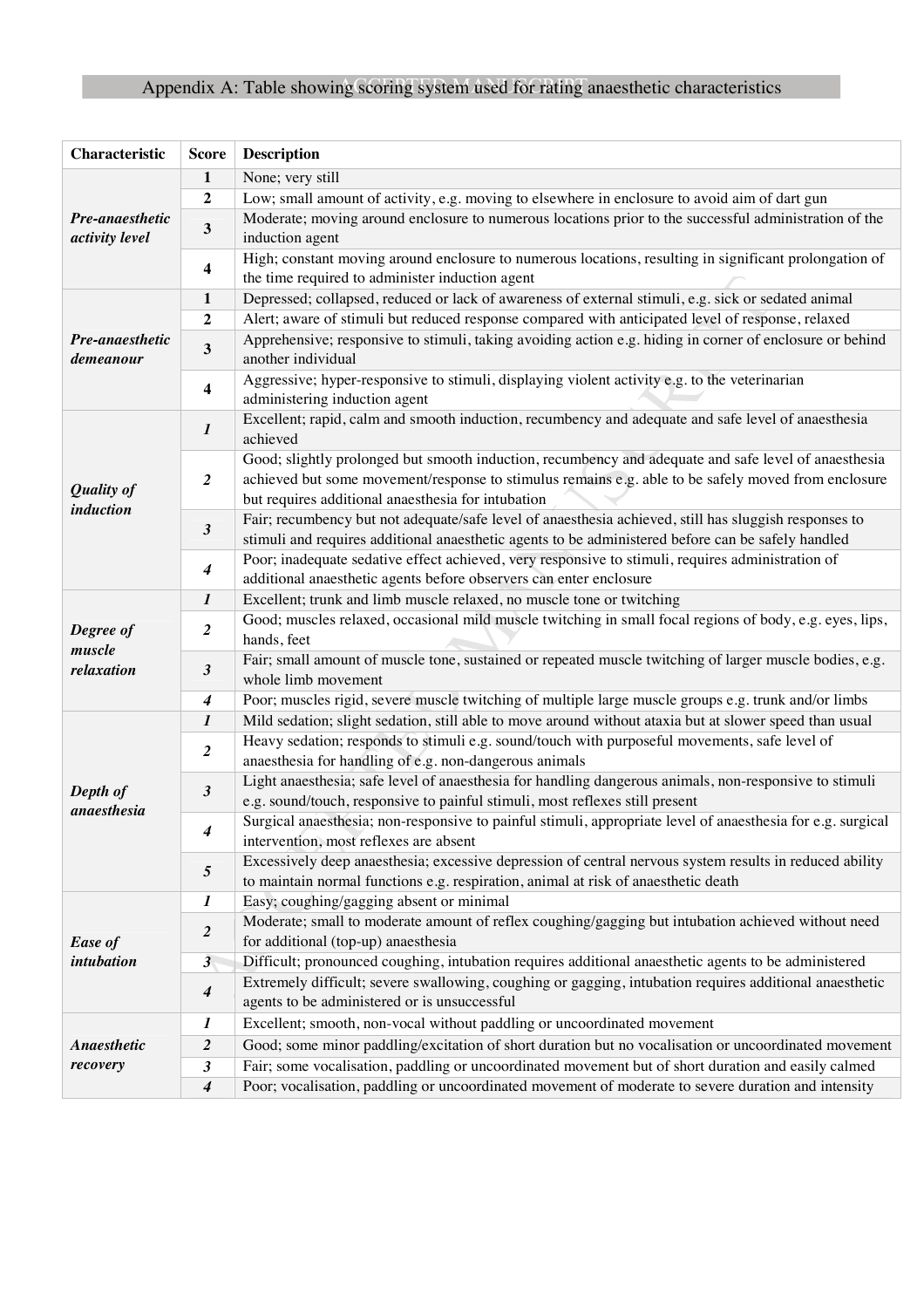ACCEPTED MANUSCRIPT **ACCEPTED MANUSCRIPT**  Table 1 Characteristics of and measured data from six chimpanzees, anaesthetized on two occasions with tiletamine and zolazepam (TZ) (3 - 4 mg kg<sup>-1</sup>), or **Table 1** Characteristics of and measured data from six chimpanzees, anaesthetized on two occasions with tiletamine and zolazepam (TZ) (3 - 4 mg kg-1), or zolazepam (2 mg kg<sup>-1</sup>) and medetomidine (0.02 mg kg<sup>-1</sup>) (TZM). Atipamezole was administered at the end of the TZM procedure. zolazepam (2 mg kg<sup>-1</sup>) and medetomidine (0.02 mg kg<sup>-1</sup>) (TZM). Atipamezole was administered at the end of the TZM procedure.

| Parameter                                       | Chimp 1         |                 | Chimp <sub>2</sub>                     |            | Chimp 3                 |                | Chimp <sub>4</sub> |                 | Chimp 5         |                  | Chimp 6                 |                | <b>ALL</b>   |                  |
|-------------------------------------------------|-----------------|-----------------|----------------------------------------|------------|-------------------------|----------------|--------------------|-----------------|-----------------|------------------|-------------------------|----------------|--------------|------------------|
| Sex                                             | Σ               |                 | щ                                      |            | $\geq$                  |                | $\mathbf{L}$       |                 | $\mathbf{L}$    |                  | $\mathbf{L}$            |                | Ï            |                  |
| Age (years)                                     | $\overline{16}$ |                 | 15                                     |            | 5                       |                | $\frac{6}{1}$      |                 | $\overline{1}$  |                  | 4                       |                | $15(4-16)$   |                  |
| Induction protocol                              | TZ              | TZM             | $\overline{\Gamma}$                    | TZM        | $\overline{\mathbb{Z}}$ | TZM            | $\mathbb{Z}$       | IZM             | TZ              | TZM              | $\overline{\mathbf{Z}}$ | TZM            | TZ           | IZM              |
| Time to light anaesthesia (minutes)             | 1.5             | $\sqrt{ }$      | $\overline{c}$                         | 4          |                         | $\overline{5}$ | Ó                  | $\sqrt{ }$      | 4               | 4                | 5                       | 3              | 4.5          | $4.\overline{3}$ |
| Duration of anaesthesia <sup>1</sup> (minutes)  | $\mathcal{Z}$   | 77              | 88                                     | 48         | 83                      | 53             | $\infty$           | 89              | 67              | 59               | 57                      | 58             | 75           | 64               |
| Number of supplemental doses <sup>2</sup>       | 3               | $\circ$         | $\mathbf{\Omega}$                      | $\circ$    | Γ                       | $\circ$        | $\sqrt{ }$         | $\circ$         | $\epsilon$      | $\circ$          | 4                       | 0              | 4            | 0                |
| Total mg of supplemental drugs (K or<br>$TZ)^2$ | 140K            | $\circ$         | 55K                                    | $\circ$    | 175K                    | 0              | 280K,60TZ          | $\circ$         | 3150K           | $\circ$          | 80K,20TZ                | $\circ$        |              | $\circ$          |
| $HR$ (beats minute <sup>-1</sup> )              | $92 \pm 12$     | $57 + 4$        | $79 \pm 11$                            | $67 \pm 6$ | $100 + 11$              | $59\pm5$       | $79\pm3$           | $64 + 3$        | $90 \pm 3$      | $79{\pm}8$       | $8 + 0.8$               | $68\pm9$       | $87 + 3$     | $62 \pm 6*$      |
| SAP (mmHg)                                      | $171 \pm 15$    |                 | $136 \pm 24$ $121 \pm 19$ $121 \pm 22$ |            |                         | $98 + 16$      | $141 + 25$         | $106 + 18$      | $155 + 24$      | $134 \pm 12$     | $\overline{1}$          | $109 + 19$     | $150 + 23$   | $116 \pm 22*$    |
| $DAP$ (mmHg)                                    | $104 \pm 15$    | 19±16           | $91 \pm 19$ 78±14                      |            |                         | $55 \pm 15$    | $86 + 2$           | $74 + 5$        | $82 + 9$        | $69 + 4$         |                         | $64 + 12$      | $92 \pm 15$  | $69 + 15$        |
| $MAP$ (mmHg)                                    | $128 + 14$      | $01 = 86$       | $101 \pm 16$                           | $5 \pm 16$ |                         | $69 + 15$      | $104 + 3$          | $85\pm3$        | $106 + 6$       | $91 + 4$         |                         | $79 + 13$      | $111 \pm 10$ | $85 \pm 11**$    |
| $\mathrm{SpO}_2\left(\mathcal{K}\right)$        | $98\pm3$        | $\overline{1}$  | $98 + 2$                               | $5 + 96$   |                         | $97 + 6$       | $98 \pm 1$         | $93 + 4$        | $97\pm1$        | $5 + 68$         |                         |                | $1 + 86$     | 93±4*****        |
| $f_R$ (breaths minute <sup>-1</sup> )           | 15              | $\overline{13}$ | 13                                     | 15         | 23                      | 13             | 17                 | $\overline{18}$ | $\overline{17}$ | $\mathfrak{g}_1$ | 29                      | $\mathfrak{H}$ | $20\,$       | $16*$            |